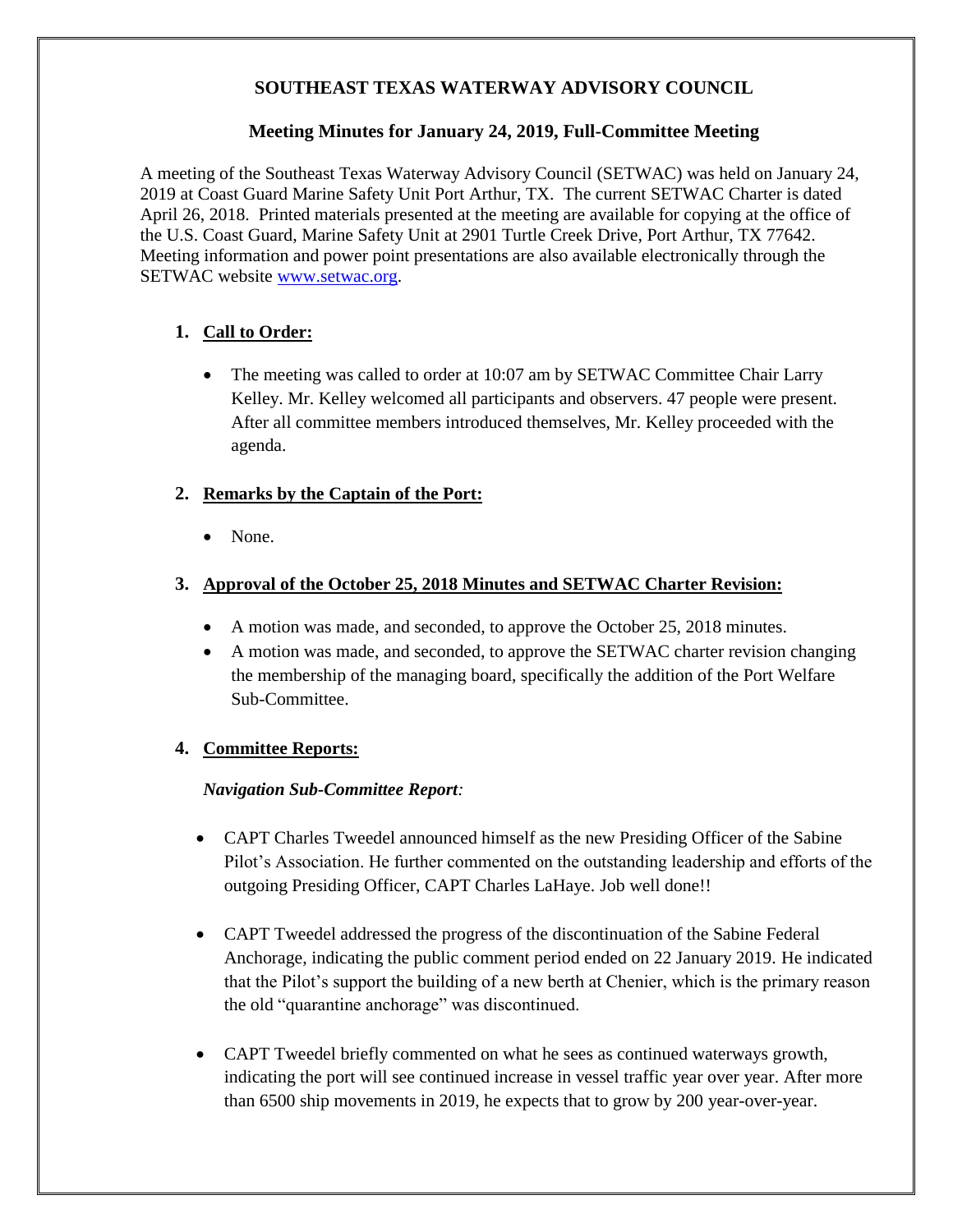# *Port Education, Research, Port Welfare & Workforce Development Sub-committee Report:*

- Mr. Erik Stromberg, addressed the Education, Research and Workforce Development Program (ERWD) at Lamar. He commented on the program's agenda and proposed firstyear initiatives including the success of the previously held Workforce Development Workshop on December 6, 2018. He commented on ongoing initiatives to include the Student Bus Tour between Houston and New Orleans during the summer of 2019 and the SNWW System Resiliency Study.
- Ms. Doreen Badeaux informed membership of recent events taking place at the Seafarer Center including their work raising money and donations for Coast Guard members effected by the government shutdown. The Seafarer's center raised \$24,000 in 48 hours, all of which will be donated to local Coast Guard units via the Coast Guard Foundation.
- Ms. Badeaux notified membership of the shrimper's meeting taking place on 31 January

#### *Waterway Maintenance and Improvement Sub-committee:*

• Mr. Paul Beard commented on the Deeping and Widening Project: Thus far \$18 Million has been awarded and a contract is anticipated later this year. Two anchorages and 2 turning basis will be constructed in addition to the deepening/widening of the waterway.

#### *Dredge Operations Sub-committee:*

- Mr. Time White, P.E., PMP introduced as the new Resident Engineer in replacement of Steve Sherrill.
- Ms. Belynda Kinman, USACE, spoke to ongoing and upcoming dredge contracts including the completion of the PA-11 shoreline stabilization project; SNWW maintenance dredging, and upcoming FY-19 contracts for maintenance dredging in the Port Arthur Ship Canal, Ready Reserve Fleet and the Sabine Neches Outer Bar and Bank Channels.
- Ms. Kinman gave a pipeline crossing update for the Kinder Morgan and Colonial-Neches River pipelines, and she addressed the current traffic restriction at Taylors Bayou.
- Ms. Kinman commented on the ongoing buoy replacement project at the USACE moorings, stating that the M/V Snell was currently engaged in hurricane recovery operations on the east coast thus forcing a delay in completing the buoy project. M/V SNELL is expected to arrive in the area in March 2019.

#### *Waterway Security Sub-Committee Report: None*

#### *ATON Status/Projects Report: None*

#### **5. New Business:**

- Mr. Kelley informed membership that SETWAC supports the addition of a permanent Marine Firefighting Committee rather than leaving it as an Ad-Hoc committee.
- Mr. Beard indicated that they are efforts underway to obtain grants to fund the purchase of two fireboats for the port. Each boat costs \$5-6 Million. Fireboats are to be positioned in the Port of Port Arthur and Port Neches Park.